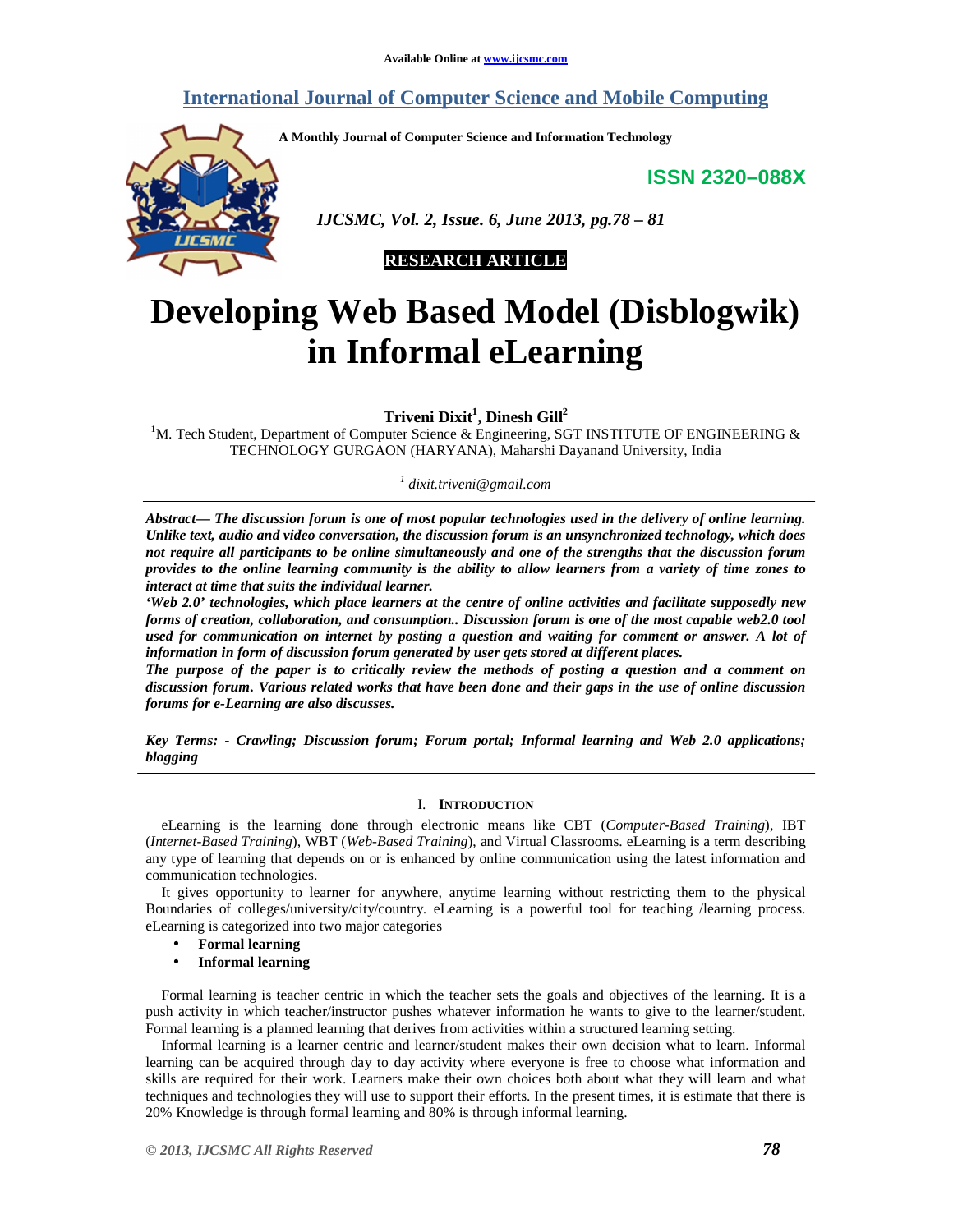To the increasing growth of internet all over the world, Web 2.0 has become more popular. Web2.0 is a new way for the web content that provides services to share the aggregated data with other sites. It provides the facilities for content changes or frequent updates for informal learning.

Discussion Forum is an online forum which is used for sharing the information, ideas, views and suggestion with other users as per the user interest. Discussion forums are gaining popularity as a mechanism for increasing student interaction in the on-line learning environment. All the communication tools provided to support elearning, discussion forums do more to promote collaboration and sharing of information. When managed effectively, discussion forums can encourage learners to share information, build on the ideas of others, and construct understanding about the changing world of technology. Discussion forum motivate learners in two ways.

First, active discussion forum have every minute new content, and thus, makes it more attractive for a user to come back later. Secondly, whenever a learner expressed his own opinion then it tends to defend this opinion against others. Hence, active learners will contribute all in all regularly [4]. The main purpose of this paper is critical review of all the work related to discussion forum and problems on the methods of posting or comment on it.

## II. **DISCUSSION FORUM FEATURES**

There are various features of discussion forum available through which we can interact and communicate with others, share their ideas and suggestions. Features are as follow:

- Open to Collaboration.<br>•  $\Delta$  required by group we
- Are owned by group with equal responsibility.
- Aim is to provide support.
- Content is considered to be static type: once posted the posting doesn't change (answers are provided by others).
- Content is organized and presented in different-different ways.

Answers are required.

# III. **WEB 2.0**

Web2.0 services present a new way of learning for Informal learning development where a person learns from day to day activities. There are various services present like discussion forums, blog, wiki, YouTube and Face book through which learning process can be developed in terms of collaboration, communication, interconnection and cooperation.

Web 2.0 is a second generation web which is also called people centric web, read/write web, participative web and wisdom web. Within the last three to four year web2.0 has become successful based on the social application such as Face book, YouTube and MySpace etc. Web 2.0 is more interactive and dynamic than previous version web1.0 and allows users to both access and contribute to it. There are various web2.0 tools and services like discussion forums, blog, wiki, RSS and Mash up through which users can share their ideas and suggestions. There are various development approaches, used to create web2.0 application like Flex, Google web toolkit, Java script and Ajax (2007).

### IV. **PROPOSED WORK**

# **OVERVIEW**

To overcome the limitations posed by various research gaps, a new model named Aggregation and Dissemination model is proposed. The proposed model helps in fetching and combining the relevant information from various online forums and present this aggregated information to the users according to their requirement.

# **AGGREGATION AND DISSEMINATION MODEL**

Plenty of user generated content is spread all over the Internet. Discussion forums are one of the major sources of this user generated information. This information is stored at different online forums and is not easily searchable by the users.

The proposed Aggregation and Dissemination model consists of aggregation model that helps in searching, fetching and combining information from various online discussion forums (DF1, DF2, DF3… ...DFN) and dissemination model that presents the aggregated information to the users according to their requirement. The proposed model will help users finding the needed information of interest to the user on the Internet with less effort and in less time. The model proposes an efficient and effective searching technique to find the relevant content from different online forums and ranking the most relevant information at the top of the resultant page. The model performs following functions: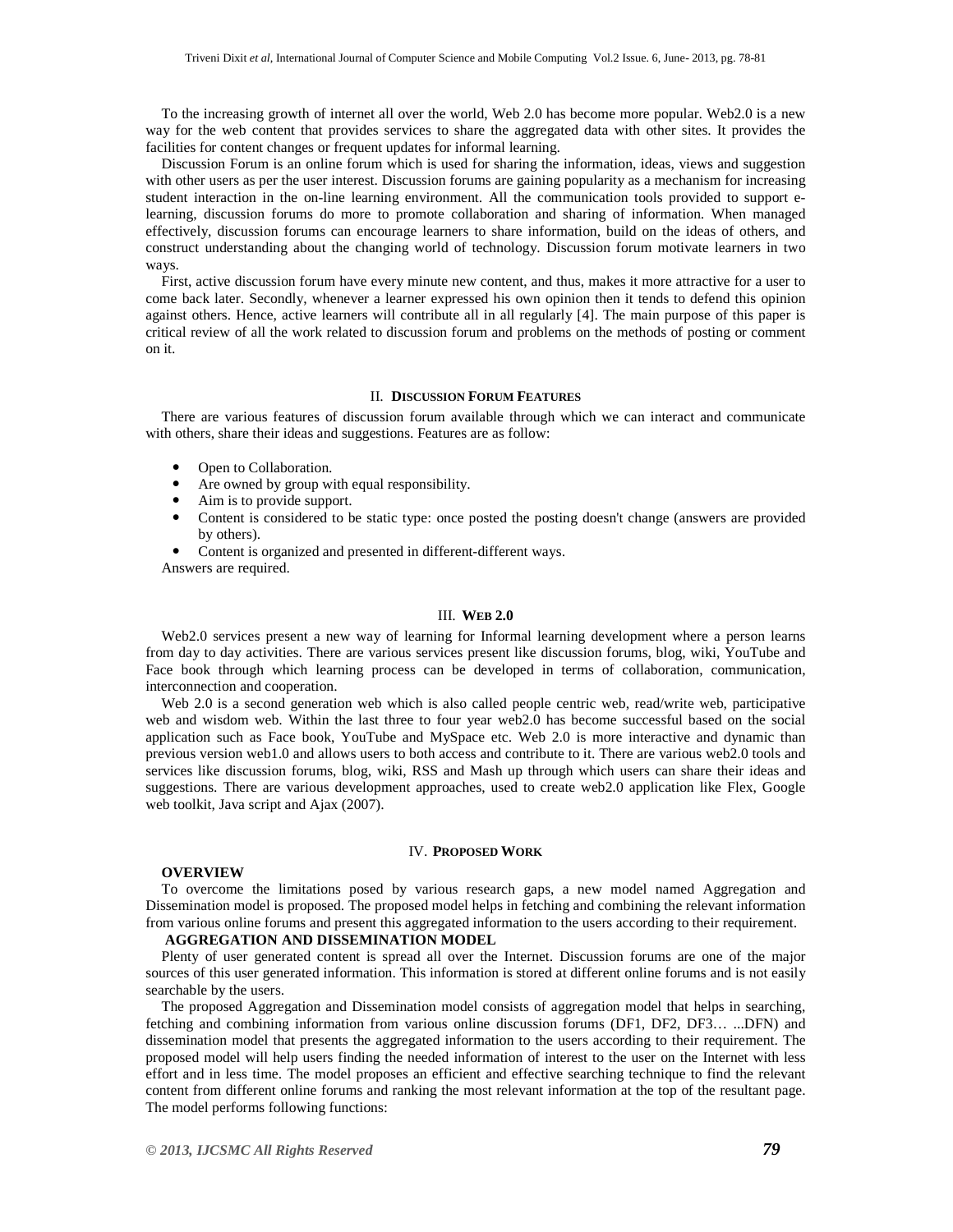- Searches and fetches the requested information from disparate discussion forums.
- Aggregates the fetched information.
- Ranks the aggregated content.
- Presents it to the user in easily comprehensible form.

## **The facilities provided by the model are as listed below:**

- It allows the user to start a new discussion thread or contribute to the existing discussions on the Disblogwik (local discussion forum), thereby generating a lot of usable and searchable content on the Disblogwik.
- It allows the user to carry out an internal search on the Disblogwik for the required content.
- It allows the user to carry out external search for the required content i.e. searching content from various disparate online discussion forums present on the Internet.

# V. **WORKING OF THE MODEL**

The Aggregation and Dissemination model is shown in Fig. The working of the model is explained in the following steps.

When a user is looking for some information, the procedure for getting the required information on the basis of the search topic as listed below.

**Step 1**: User types the search topic in the search bar and the suggested queries are displayed.

**Step 2**: User selects a suggested query by clicking on the most appropriate suggested query. In case there has been a similar query earlier. Otherwise searching is performed on the typed topic.

**Step 3**: Search is performed in two ways; Internal Search and External Search.

**Step 4**: Internal search is performed by matching user generated query with query log of the Disblogwik.

**Step 5**: External search is performed from various online forums using web crawler and the results are aggregated.

**Step 7**: Aggregated content will be displayed to the user in the form of a table.

**Step 8**: Ranking is applied to the aggregated content.

**Step 9:** After ranking, most relevant result will be shown at the top and rest in the descending order of relevance.

#### VI. **AGGREGATION AND DISSEMINATION MODEL**